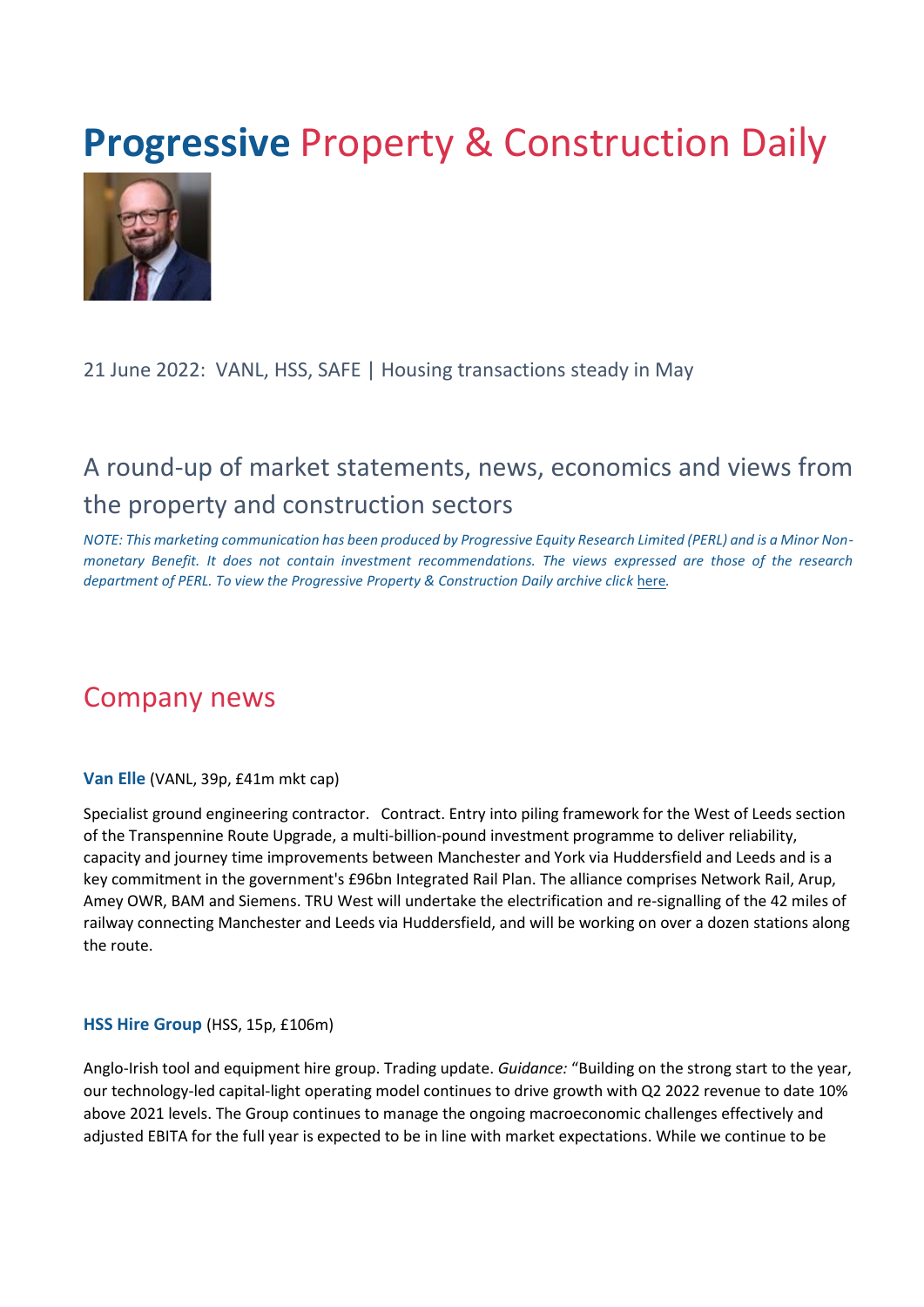mindful of the ongoing macroeconomic risks, the impact on our business is being well managed". HY results, September.

#### **Safestore Holdings** (SAFE, 1,042p, £m)

UK-focused self-storage group, with stores in Paris, Barcelona and Netherlands. HY (Apr) results. Rev +16%, £101m; u-lying PBT +22%, £51.8m; stat PBT +71%, £285m; u-lying EPRA EPS +24%, 22.5p; interim div +25%, 9.4p; NAV +35%, 742p; net debt, post IFRS16, £660m (Oct 21, £524m), principally due to increased funding required for the acquisition of the remaining 80% owned by Carlyle Europe Realty in JV formed in 2019. *Trading:* Closing occupancy, 82.3% (HY 21, 81.9%); ave storage rate psf +12%, £26.69. *Outlook:* "Trading in the third quarter to date, driven by average rates, has continued to be strong. Group like-for-like sales for the month of May were up 10% on May 2021, which was slightly ahead of our Board's expectations. We believe the Group, whilst not entirely immune from any cost of living or inflationary issues, is strongly positioned to withstand any downturn. At present, earnings for the full year is anticipated to be at least 47p, slightly ahead of the current consensus forecasts of adjusted diluted EPRA EPS for [FY22] of 45.9p".

### Economic data

**Housing.** Provisional UK residential transactions completed in May fell 2.0% Y/Y to 100,870, according to data from the HMRC [\(link\)](https://www.gov.uk/government/statistics/monthly-property-transactions-completed-in-the-uk-with-value-40000-or-above/uk-monthly-property-transactions-commentary). The seasonally adjusted rate rose by 1.3% M/M compared with April 2022. **Viewpoint:** Comparisons with May 2021 are likely to be distorted as this was approaching the June 2021 end of the full Stamp Duty holiday period, when buyers were rushing to complete transactions. However, the 100,870 was the second highest non-seasonally adjusted May level since 103,110 in 2014. The seasonally adjusted trend (below), appears to have stabilised having dropped and then rebounded after the final end of the holiday in September 2021.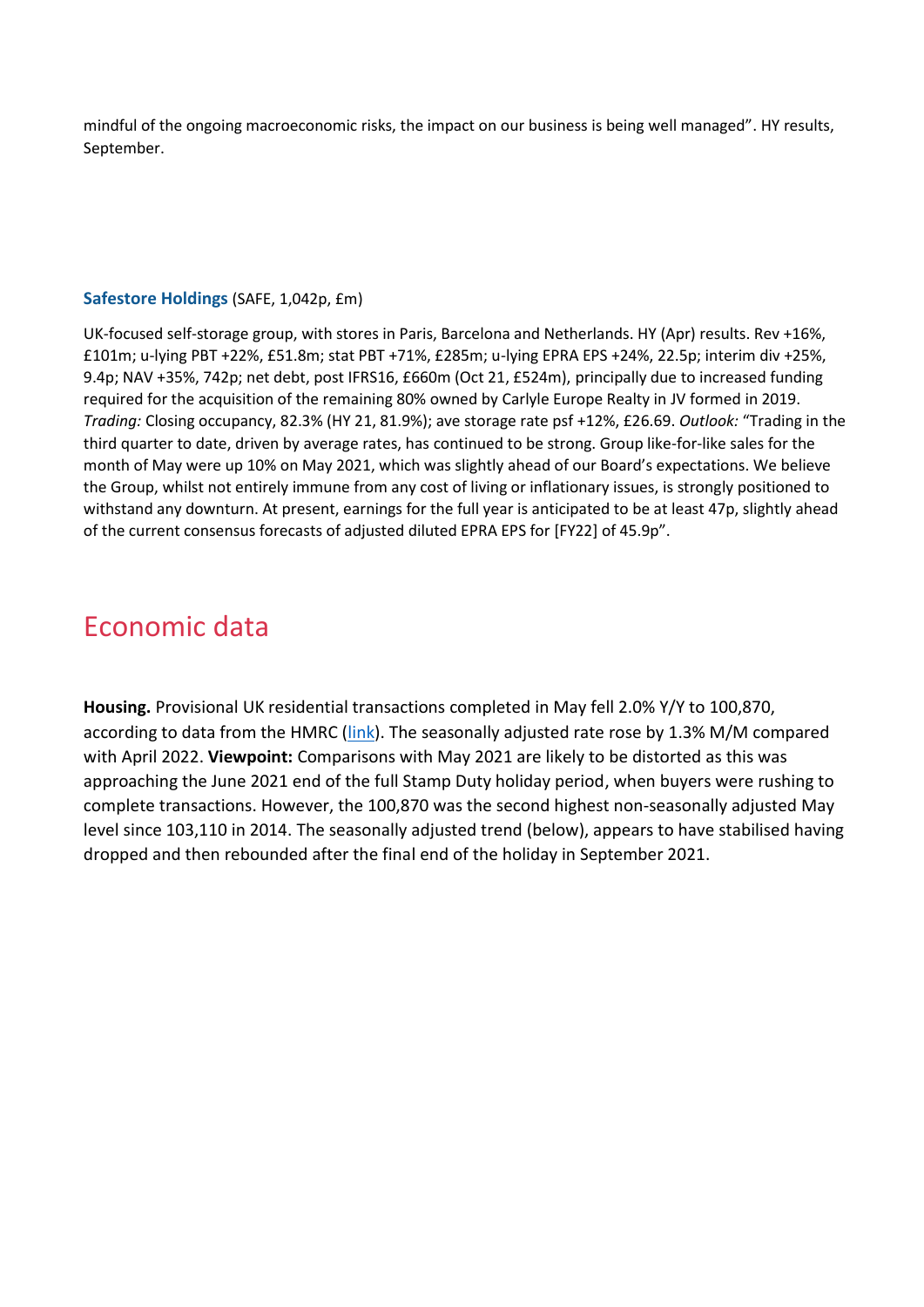

*Prices are as at the previous day's close.* 

*Copyright 2022 Progressive Equity Research Limited ("PERL"). All rights reserved. PERL provides professional equity research services. All information used in the publication of this communication has been compiled from publicly available sources that are believed to be reliable; however, PERL does not guarantee their accuracy or completeness. Opinions contained in this communication represent those of the research department of PERL at the time of publication. PERL is authorised and regulated by the Financial Conduct Authority (FCA) of the United Kingdom (registration number 697355).* 

*This communication is provided for information purposes only, and is not a solicitation or inducement to buy,*  sell, subscribe, or underwrite securities or units. Investors should seek advice from an Independent Financial *Adviser or regulated stockbroker before making any investment decisions. PERL does not make investment recommendations. Any valuation given in a research note is the theoretical result of a study of a range of possible outcomes, and not a forecast of a likely share price. PERL does not undertake to provide updates to any opinions or views expressed in this document.* 

*This communication has not been approved for the purposes of Section 21(2) of the Financial Services & Markets Act 2000 of the United Kingdom. It has not been prepared in accordance with the legal requirements designed to promote the independence of investment research. It is not subject to any prohibition on dealing ahead of the dissemination of investment research.*